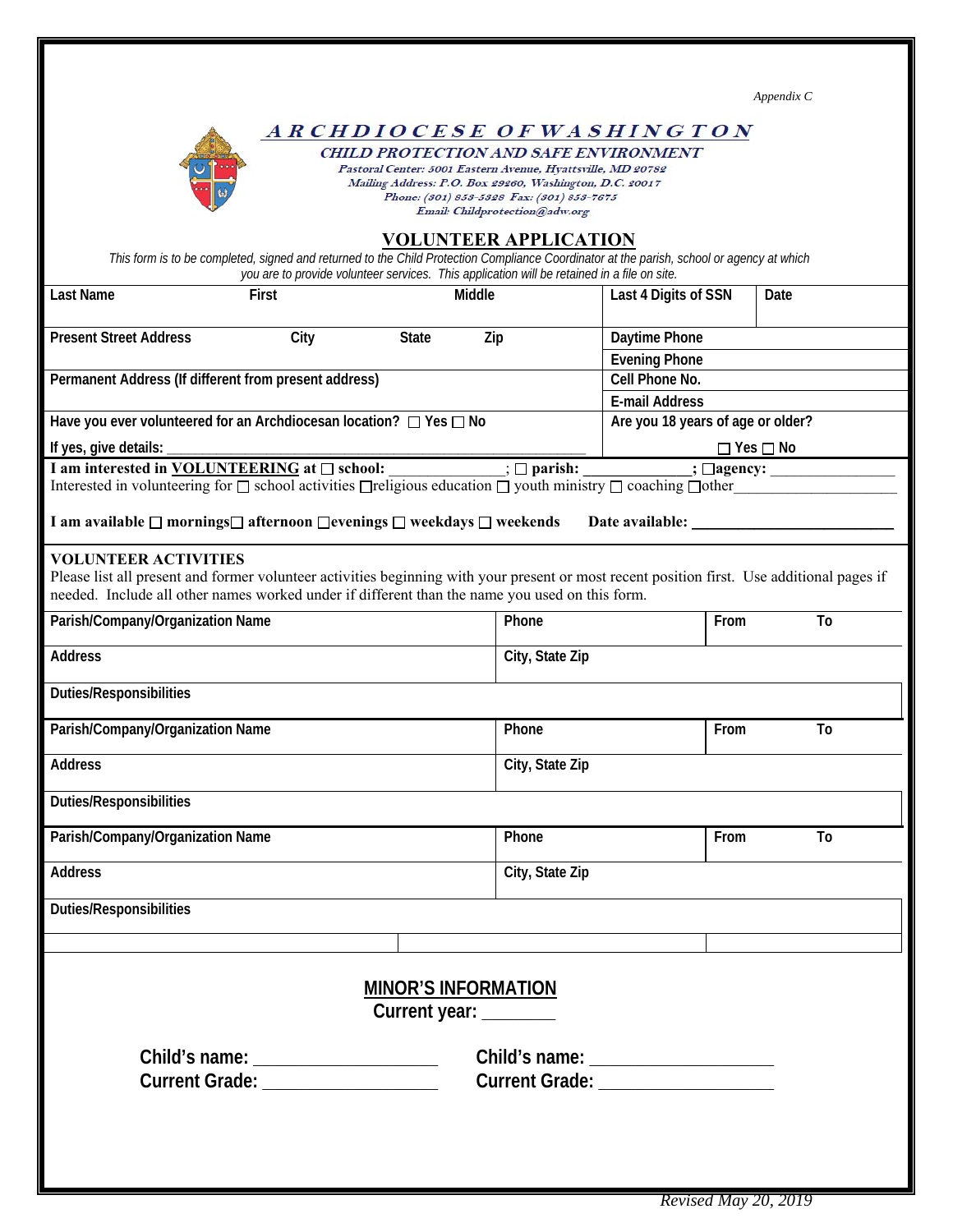## **IMPORTANT – PLEASE READ THIS**

*(You must complete questions I, II, & III.)* 

I. **Has a complaint (civil, criminal, or otherwise) ever been filed against you that alleged any inappropriate conduct with minors, sexual misconduct, or child abuse by you (including internal complaints given to management or supervisors at places of employment)?**

**Yes No**

(If yes, please explain. Please include in your explanation the offense alleged and the disposition of the matter, including: the date and jurisdiction of any conviction; guilty plea; nolo contendere plea (no contest); finding of guilt following a trial; or, the receipt of probation before judgment.)

II. **Has a complaint (civil, criminal, or otherwise) ever been filed against you that alleged your participation in, facilitation of, or failure to report any inappropriate conduct with minors, sexual misconduct, or child abuse by another (including internal complaints given to management or supervisors at place of employment)?**

 $\neg$ Yes  $\neg$  No

(If yes, please explain. Please include in your explanation the offense alleged and the disposition of the matter, including: the date and jurisdiction of any conviction; guilty plea; nolo contendere plea (no contest); finding of guilt following a trial; or, the receipt of probation before judgment.)

**\_\_\_\_\_\_\_\_\_\_\_\_\_\_\_\_\_\_\_\_\_\_\_\_\_\_\_\_\_\_\_\_\_\_\_\_\_\_\_\_\_\_\_\_\_\_\_\_\_\_\_\_\_\_\_\_\_\_\_\_\_\_\_\_\_\_\_\_\_\_\_\_\_\_\_\_\_\_\_\_\_\_\_\_\_\_\_\_\_\_\_\_\_\_\_\_\_\_\_\_\_\_\_\_\_**

III. **Have you ever chosen not to continue any employment, had your employment terminated, or been subject to any disciplinary action, for reasons relating to allegations of inappropriate conduct with minors, sexual misconduct, or child abuse by you?**

**Yes No**

 (If yes, please explain. Please include in your explanation the offense alleged and the disposition of the matter, including: the date and jurisdiction of any conviction; guilty plea; nolo contendere plea (no contest); finding of guilt following a trial; or, the receipt of probation before judgment.)